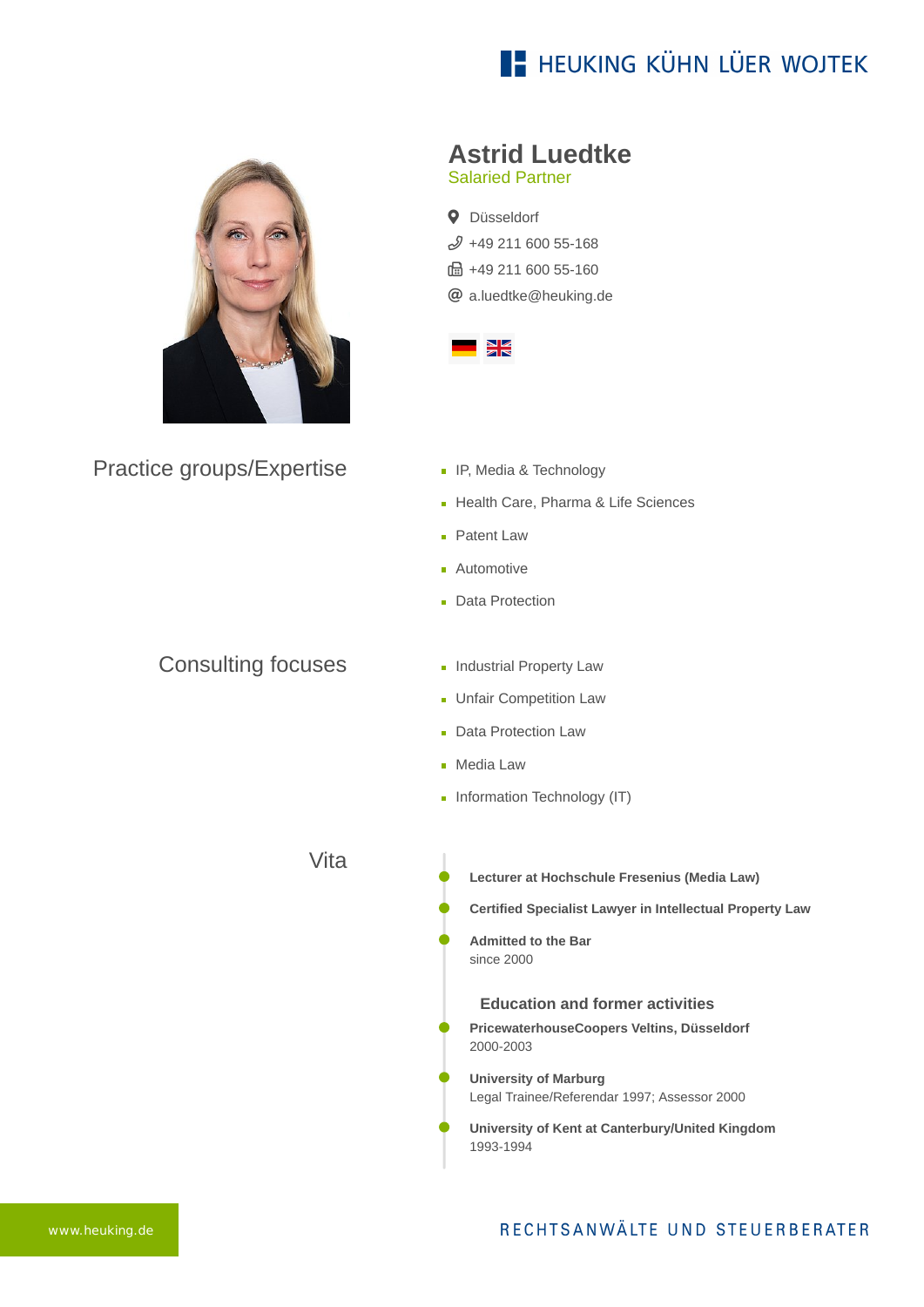### **E- HEUKING KÜHN LÜER WOJTEK**

Affiliations German Association for the Protection of Intellectual Property (GRUR)

- **International Bar Association (IBA)**
- **International Trademark Association (INTA)**

References **[139 lawyers recognized as Best Lawyers](https://www.heuking.de/en/lawyers/detail/pdf-download.html?lawyer=142&cHash=d121d3bff864f671b61b1ff868ec709c)** 

- **[Heuking advises AGROFERT on the acquisition of](https://www.heuking.de/en/lawyers/detail/pdf-download.html?lawyer=142&cHash=d121d3bff864f671b61b1ff868ec709c)** Borealis's Nitrogen Business
- [Convini Takes Over Part of the Business Operations of the](https://www.heuking.de/en/lawyers/detail/pdf-download.html?lawyer=142&cHash=d121d3bff864f671b61b1ff868ec709c) Berlin Food Start-Up HelloFreshGO out of Insolvency
- **[Heuking Kühn Lüer Wojtek advises Elmos Semiconductor](https://www.heuking.de/en/lawyers/detail/pdf-download.html?lawyer=142&cHash=d121d3bff864f671b61b1ff868ec709c)** SE on divesting its 200mm wafer fabrication
- **[Heuking advises Next Big Thing AG on the formation of](https://www.heuking.de/en/lawyers/detail/pdf-download.html?lawyer=142&cHash=d121d3bff864f671b61b1ff868ec709c)** joint venture ZERO defects

Publications (Selection)

- Agrofert kauft Stickstoffgeschäft von Borealis *Juve online, June 7, 2022 by Dr. Martin Imhof, Astrid Luedtke, Dr. Alexander Bork, Dr. Laurence M. Westen, Dr. Wolfram Sandner, Dorothee Kirsten Linnartz, Fabian Schmitz, Christian Schild, Matthias M. Bosbach, Sebastian Pollmeier, Dr. Cem Karaosmanoğlu, …*
- Bezeichnung als Antisemit kann als Meinungsäußerung zulässig sein *GRUR-Prax, Heft 3/2022 by Astrid Luedtke*
- Umsetzung des Green Deals: Wie grün wäscht die Waschmaschine wirklich? *Legal Tribune online, April 5, 2022 by Astrid Luedtke*
- Capiton sichert sich Axxence mit Lupp + Partner *Juve, September 27, 2021 by Christoph Hexel, Dr. Martin Imhof, Astrid Luedtke, Beatrice Stange, Dr. Guido Hoffmann, Matthias M. Bosbach, Sebastian Pollmeier, …*
- Datenschutz im Bereich der E-Vergabe *in: Klipstein, Kuljanin (Hrsg.), E-Vergabe Grundbegriffe, Schnittstellen, Fehlerquellen, Cologne 2020. by Astrid Luedtke*

[You can find all publications on the lawyer profile of Astrid](https://www.heuking.de/en/lawyers/detail/astrid-luedtke.html) Luedtke at heuking.de.